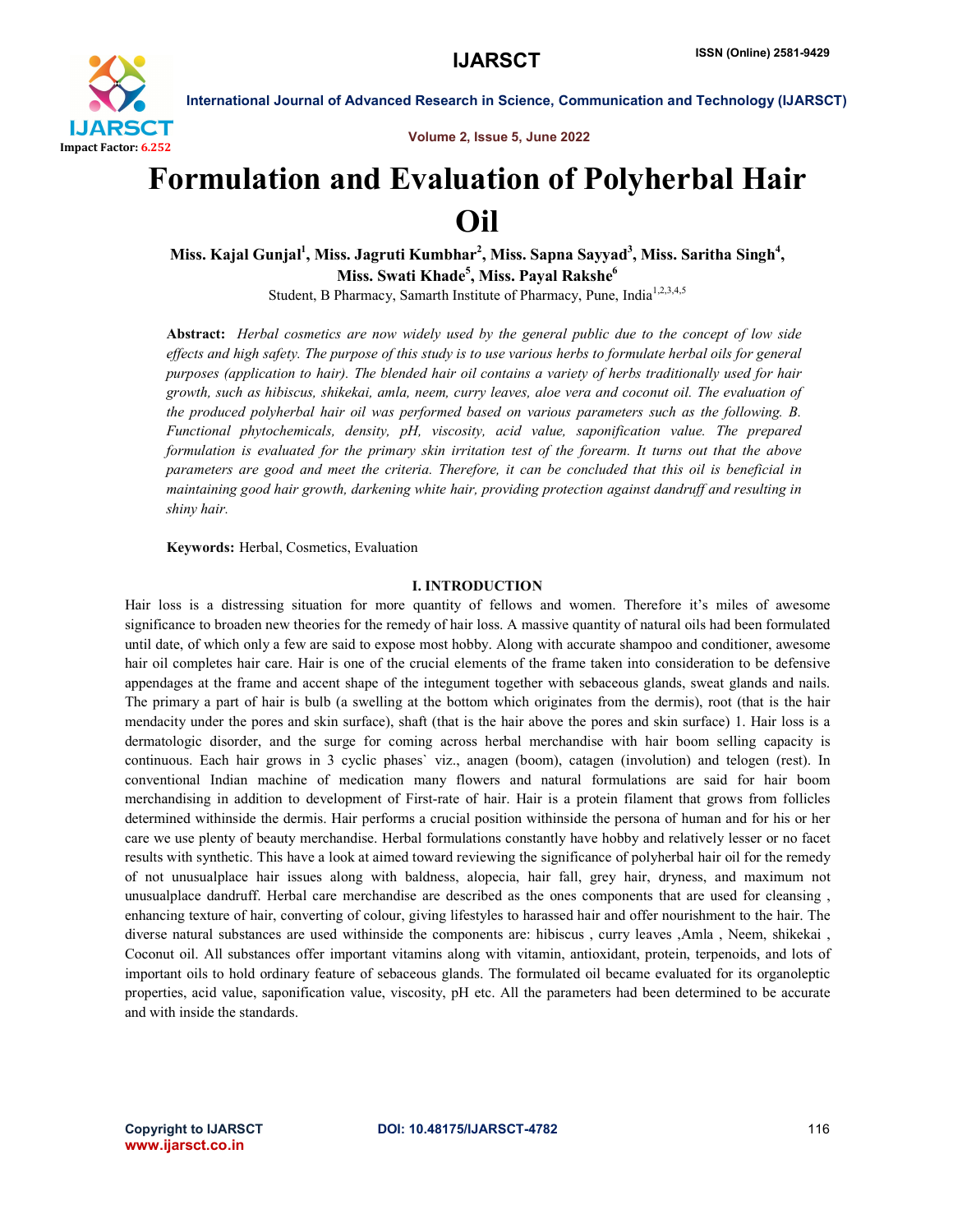#### **IJARSCT**



International Journal of Advanced Research in Science, Communication and Technology (IJARSCT)

#### Volume 2, Issue 5, June 2022

#### II. PLANT PROFILE

A) Hibiscus Rosasinesis



Fig 1. Hibiscus

Biological source – dried leaves of hibiscus Rosa sinesis.

Family – Malvaceae.

Uses – Nourishes and thickens hair. Emollient, mind tonic, boom of hair, blackening of hair, Luster of hair ,laxative, Biological source – dried leaves of hibiscus Rosa sinesis.<br>Family – Malvaceae.<br>Uses – Nourishes and thickens hair. Emollient, mind tonic, boom of hair, blackening of ha<br>pores and skin diseases, menorrhagia, remedy of bronc Plant component used-Leaf

B) Curry leaves



Fig 2. Curry leaves

Biological Source – The species call commemorates the botanist Johann König. The genus Murray commemorates Swedish doctor and botanist Johann Andreas Murray who died in 1791. Hence the botanical call of the curry leaves is Murraya koenigii.

Family – Rutaceae

Uses – Use prevents hair fall and untimely graying of hair. Plant element used- Leaf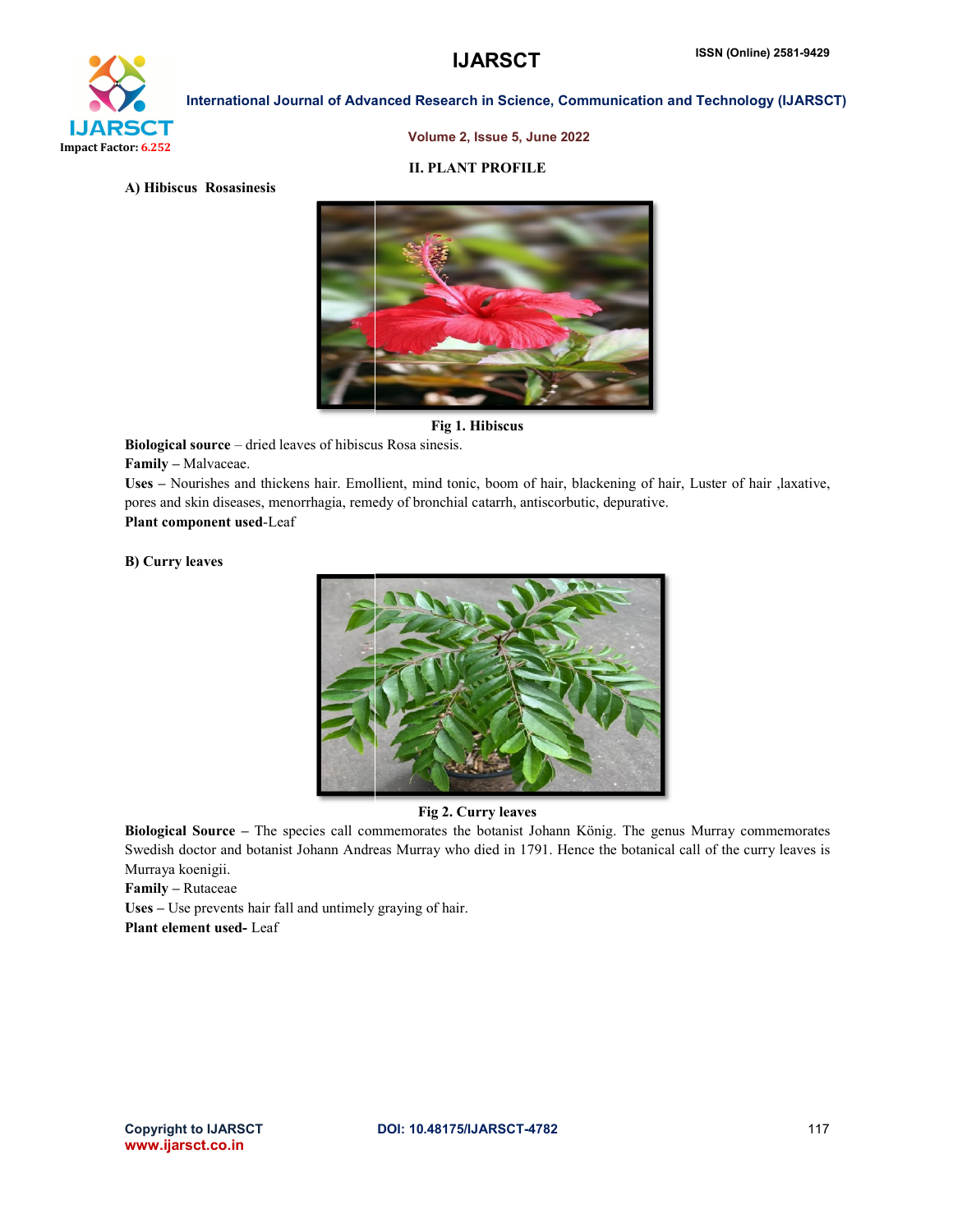## Impact Factor: 6.252 C) Neem

International Journal of Advanced Research in Science, Communication and Technology (IJARSCT)

#### Volume 2, Issue 5, June 2022



#### Fig 3. Neem

Organic sources of Neem include fresh or dried leaves and seed oils of Azadirachta indica J. Juss (Melia Indica or M. azadirachta Linn.)

Family- Meliaceae

Uses- Neem, known for its medicinal properties, is an effective hair loss herb. Due to its antibacterial, antifungal, and anti-inflammatory properties, neem is a great way to fight dandruff. It helps the hair follicles to grow stronger and also promotes hair growth. Plant Parts Used Leaves Initial Sources of Neem include fresh or dried leaves and seed oils of Azadirachta indica J. Ju<br>
irachta Linn.)<br> **illy-** Meliaceae<br> **s**- Neem, known for its medicinal properties, is an effective hair loss herb. Due to its

#### D) Aloe Vera



Fig 4. Aloe Vera

#### Organic source-Aloe vera dried leaves

Family -Liliaceae

Uses -conditioner and moisturizing effect to remove dandruff, promote hair growth and nourish hair. The combination of aloe pulp and coconut oil is rich in vitamins and minerals. Used as hair and scalp oils, these oils result in healthy, strong, dandruff-free hair (hair dandruff prevention effect).

Plant part- All plants are used.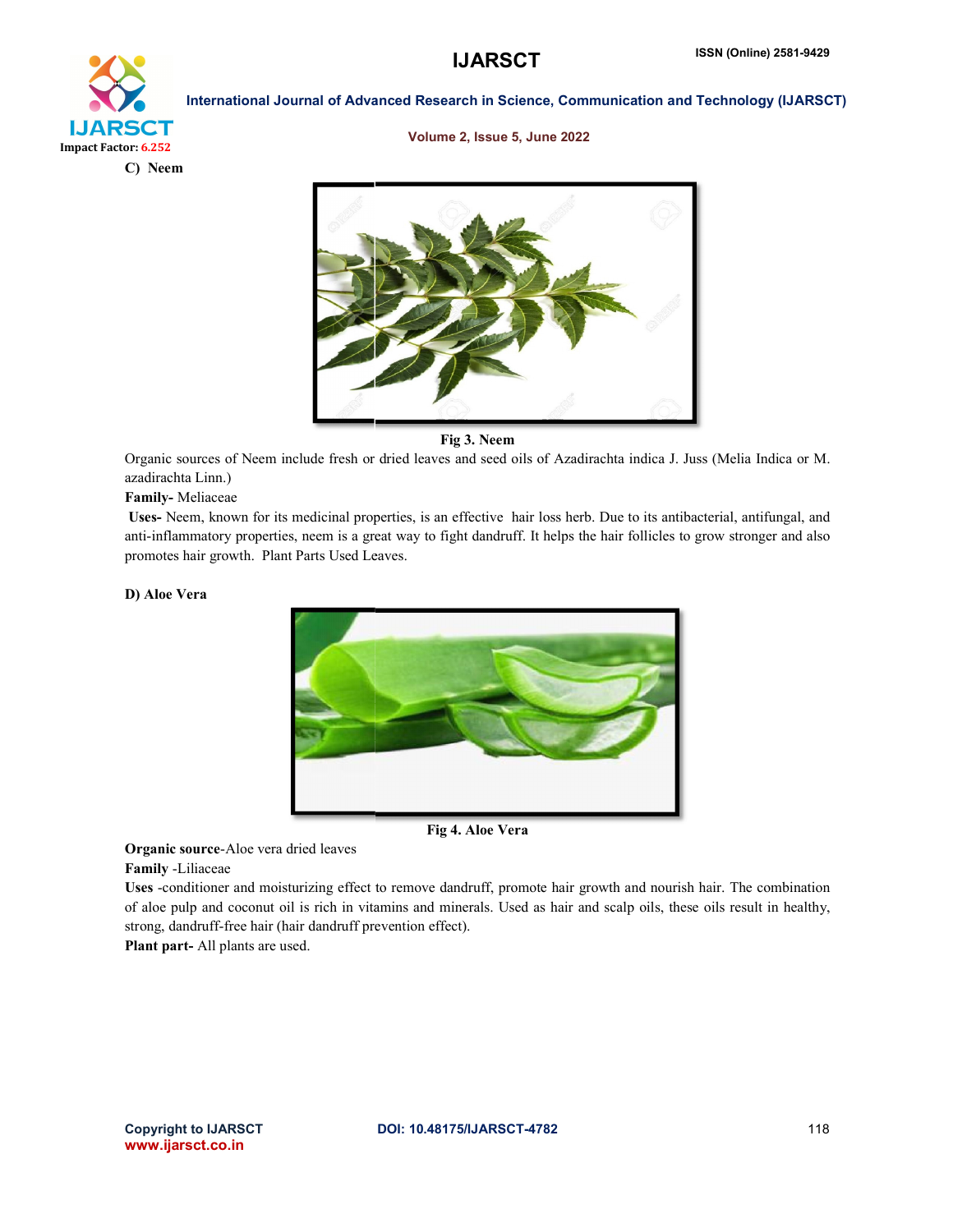#### **IJARSCT**



International Journal of Advanced Research in Science, Communication and Technology (IJARSCT)

#### Volume 2, Issue 5, June 2022



Fig 5. Amla

Biological Sources-Dried fruits of Philanthus envirica.

Family-Phylanthaceae.

Use-Hair conditioner, treats scalp diseases and promotes hair growth. Amla is rich in vitamin C, tannins, phosphorus, iron, calcium and other minerals that nourish the hair and cause thick, black hair. Dried fruits of Philanthus envirica.<br>
ae.<br>
x, treats scalp diseases and promotes<br>
her minerals that nourish the hair and

Plant parts used-fruits

#### F) Shikekai



Fig 6. Shikekai

Organic Source -It consists of the fruit of the Acacia tree. Linn. Family –Legumenosae

Uses - It is used as a natural cleanser for sensitive scalps or to control dandruff. It promotes hair growth, strengthens Uses - It is used as a natural cleanser for sensitive scalps or to control of hair roots and gives long beautiful hair. They are used for herbal hair oils. Plant Parts Used – Fruit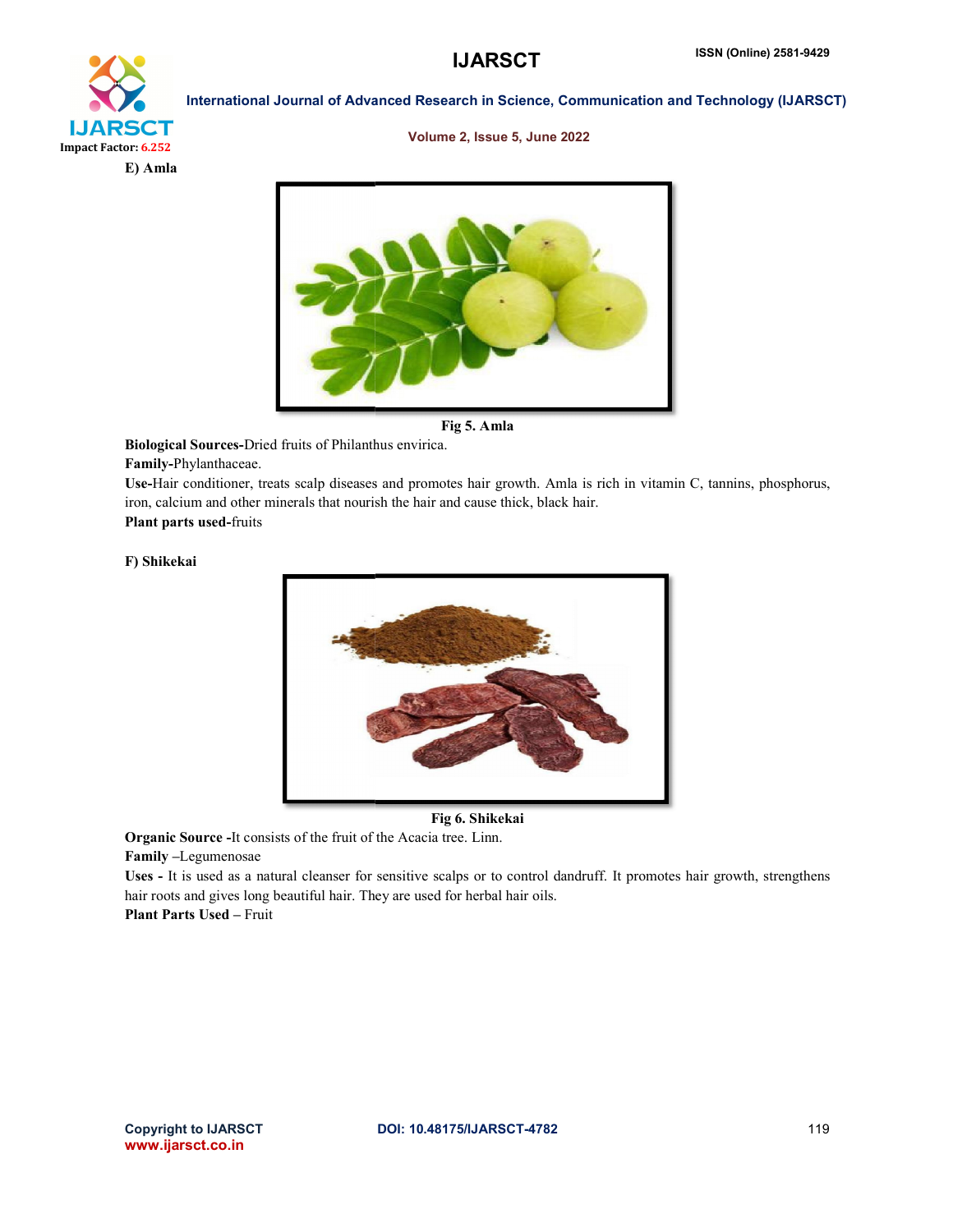# Impact Factor: 6.252

International Journal of Advanced Research in Science, Communication and Technology (IJARSCT)

G) Coconut Oil

#### Volume 2, Issue 5, June 2022



Fig. 7 Coconut oil

Biological Source – Oil is derived from dried fruits of Cocus nucifera.<br>Family – Arecaceae<br>Uses – Nourishes of hair, moisturizing effect vehicle, stimulates hair gr Family – Arecaceae Uses – Nourishes of hair, moisturizing effect vehicle, stimulates hair growth by unclogging poers.

Plant part used – Fruit

#### III. MATERIALS AND METHODS

#### 3.1 Collection of Plant Materials

Polyherbal hair oil is prepared by collection and using different plant material, this isHibiscus flower leaves, curry leaves, neem leaves, aoe vera, amla, shikekai, coconut oil collected from local areas

#### Formulation of Polyherbal Hair Oil

All herbal herbs are collected and dried in the shade. Shade Drying under retains active ingredient. Therefore, All herbal herbs are collected and dried in the shade. Shade Drying under retains active ingredient. Therefore, shading dry takes precedence over artificial dry. Dried raw pharmaceuticals were processed into coarse powder using a blender. All this powder is about medicine istransmitted through sieve number 80. Now, get flour is mixed together to get a homogeneous mixture. Now coconut oil and Aloe Vera pulp are added. This all dry powder in mix well. Now contains boiled 15min and filtered through muslin cloth. In the filtered water, coconut oil is added to give a finally prepare polyherbal hair oil and this is placed in an amber jar.

| Table I Fullmula ful Tiel Dal Off |                      |                 |  |  |
|-----------------------------------|----------------------|-----------------|--|--|
| Sr. No                            | Ingredients          | Quantity        |  |  |
|                                   | Hibiscus rosasinesis | 6 gm            |  |  |
| 2                                 | Curry leaf           | $6 \text{ gm}$  |  |  |
| 3                                 | Neem                 | 6 gm            |  |  |
|                                   | Aloe vera leaf       | $6 \text{ gm}$  |  |  |
| 5                                 | Amla                 | 6 <sub>mg</sub> |  |  |
| 6                                 | Shikekai             | 6 mg            |  |  |
|                                   | Coconut Oil          |                 |  |  |

#### Table 1 Formula for Herbal Oil

#### IV. EVALUATION OF PREPARED HAIR OIL

The blended herbal oils were evaluated for parameters such as pH, acid value, saponification value, refractive index, viscosity and sensory parameters.

#### 4.1 Acid Value

10 ml of oil was mixed with 25 ml of ethanol and 25 ml of ether. Phenolphthalein was added as an indicator and titrated with 0.1 M potassium hydroxide solution.

| <b>Copyright to IJARSCT</b> |  |  |
|-----------------------------|--|--|
| www.ijarsct.co.in           |  |  |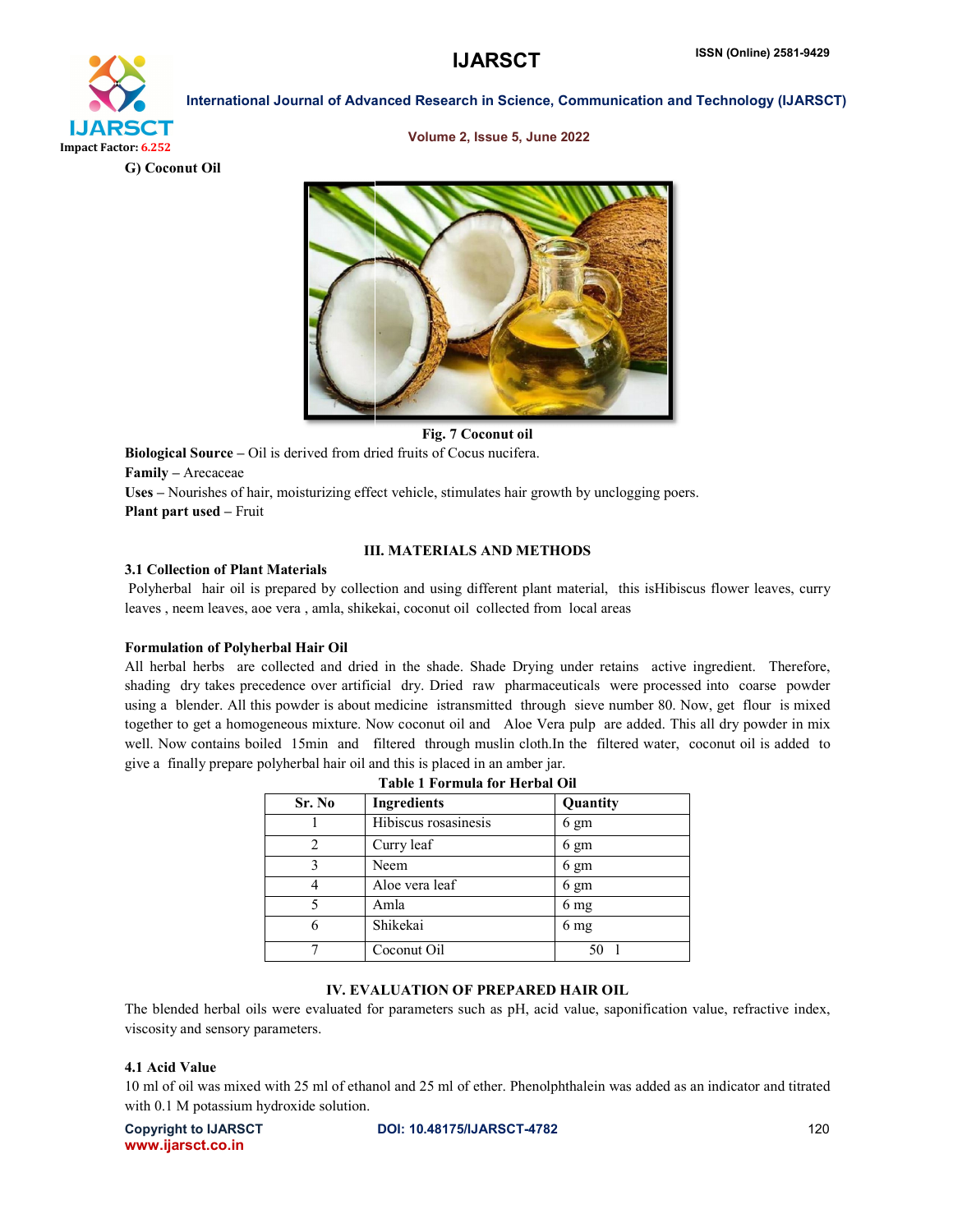

International Journal of Advanced Research in Science, Communication and Technology (IJARSCT)

#### Volume 2, Issue 5, June 2022

Acid value  $= 5.61n / w$  Here,  $N =$  number ml0.1M KOH  $W = oil$  weight

#### 4.2 Saponification Value

2 g of oil was accurately weighed and transferred to a 250 ml iodine flask. 25 ml of 0.5 M alcoholic potassium hydroxide was added and refluxed on a water bath for 30 minutes. Phenolphthalein was added as an indicator and titrated against 0.5 M HCl ('a' ml). A similar blank was run without a sample ("b" ml). Number of saponifications: 28.05 (b-a) / w where,  $W = Weight in grams of solution.$ 

#### 4.3 pH

The pH of herbal oil was measured with a pH meter.

#### 4.4 Viscosity

Viscosity was measured with an Ostwald viscometer

#### 4.5 Relative Density

Take a Relative Density Bottle, rinse with distilled water, dry in the oven for 15 minutes, cool, close with a cap and weigh (a). Then fill the bottle with the same density, close it with a cap, and weigh it again (b). Subtract to determine sample weight per milliliter weight (b-a).

#### 4.6. Sensory Properties

Color, odor and skin irritation were measured manually. The oil was applied to the hands and exposed to sunlight for 5 minutes to check for skin irritation.

#### V. RESULT AND DISCUSSION

Herbal hair oil was formulated by adding the require amount of herbal ingredients as a given in formulation.

| <b>Sr. No.</b>                | <b>Evaluation parameter</b> | <b>Observation</b> |
|-------------------------------|-----------------------------|--------------------|
|                               | Colour                      | Greenish brown     |
| $\mathfrak{D}_{\mathfrak{p}}$ | Odour                       | Characteristics    |
| 3                             | <b>Sensivity Test</b>       | No irritation      |
| 4                             | <b>Irritation Tes</b>       | No irritation      |
| 5                             | Specific gravity            | 1.072              |
| 6                             | Viscosity                   | $0.095$ poise      |
| 7                             | Saponification value        | 115                |
| 8                             | Acid value                  | 5.5                |
| 9                             | pН                          | Neutral            |

#### Table 2: Characteristics of herbal oil

Therefore, from this study, it was found that the blended herbal hair oil had the optimum criteria, and further standardization and biological screening established the effectiveness of the blended herbal hair oil. This study provides guidelines for using herbal ingredients in the preparation of herbal hair oils with minimal or no side effects. This oil maintains good hair growth, darkens gray hair and protects it from dandruff, as all evaluation parameters have been shown to be within limits and all added ingredients have many advantages. And the hair will be shiny.

#### VI. CONCLUSION

The main purpose was to formulate polyherbal hair oils that improve and strengthen hair through other issues such as proper nutrition and dryness. It was found that herbal hair oil contains ingredients such as hibiscus, curry tree, amla, neem, curry leaves, aloe vera, and coconut oil. This multi-herbal hair oil was made by grinding coconut oil and

www.ijarsct.co.in

#### Copyright to IJARSCT DOI: 10.48175/IJARSCT-4782 **121**